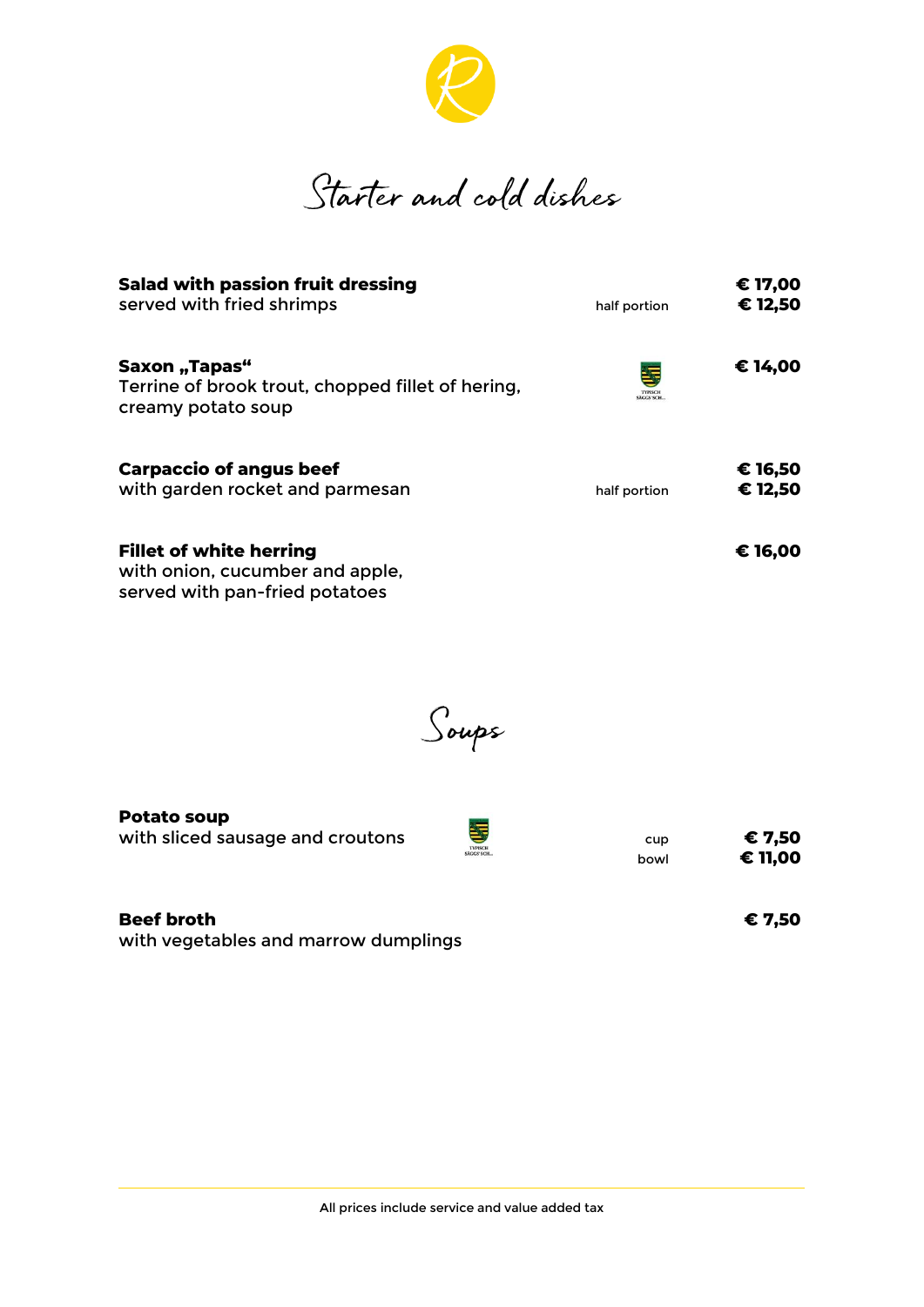

Our most loved Classics

| <b>Tortellini</b><br>stuffed with spinach and Ricotta cheese and<br>serves with pepper sauce and fried mushrooms | € 15,00 |
|------------------------------------------------------------------------------------------------------------------|---------|
| <b>Grilled salmon fillet</b><br>with lemon sauce, served with Mediterranean vegetable<br>and potato-leek pancake | € 23,00 |
| Grilled rump-steak (200g)<br>with herb butter, baked potato<br>and small salad                                   | € 24,50 |
| "Wiener Schnitzel"<br>with pan-fried potatoes and mixed salad                                                    | € 22,50 |
| <b>Sauteed slices of veal "Zzrich style"</b><br>with spätzle and small salad                                     | € 22,00 |
| Lamb's back<br>served with green beans, cherry tomatoes and potato gratin                                        | € 24,80 |

**House Burger € 14,80**  200 g of juicy beef in a malt bun, with bacon, cheese, onions, cucumber, tomato, crispy lettuce and barbecue sauce, served with a side of French fries